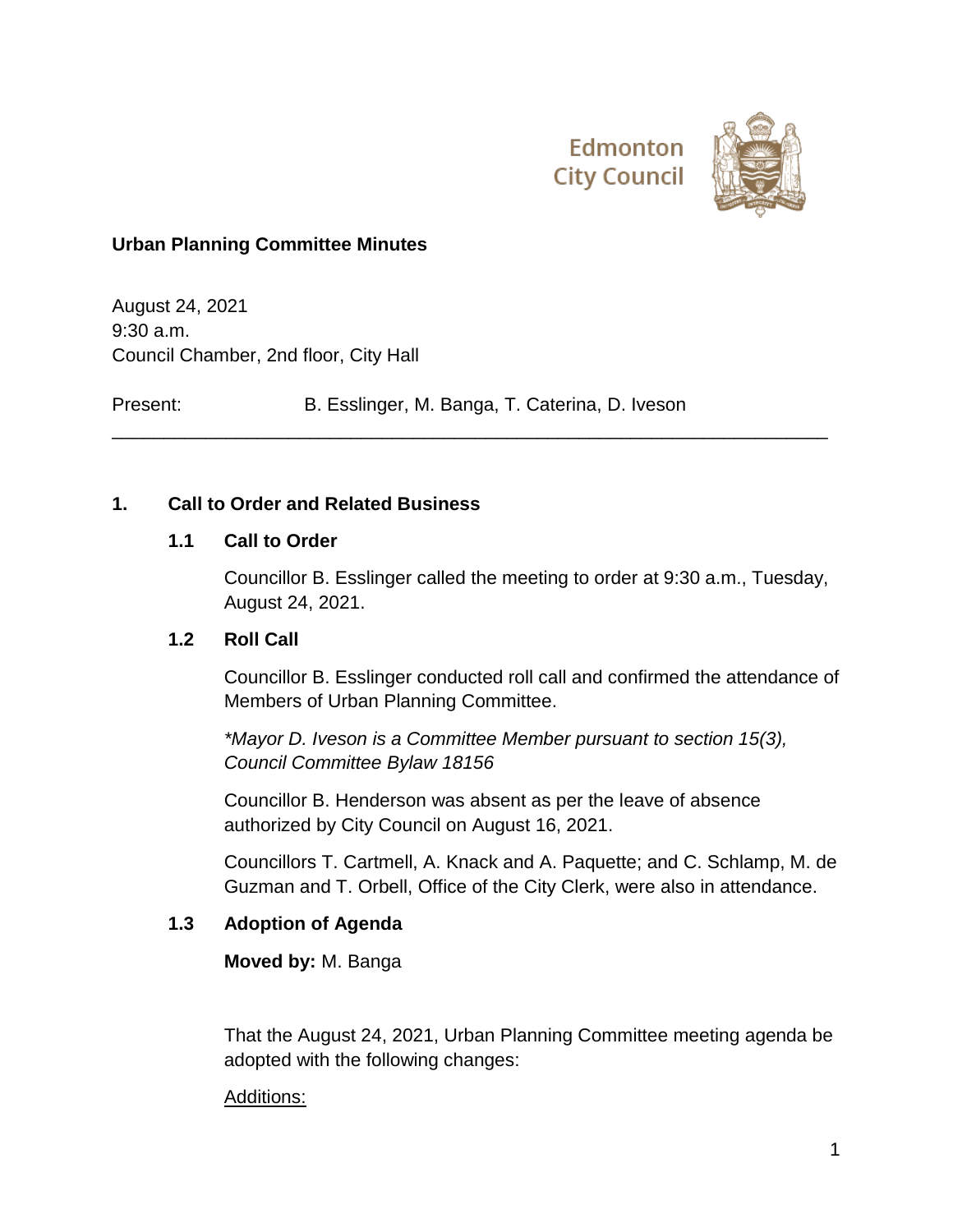- 6.2 Proposed Bylaw for Tree Preservation and Protection Further Engagement
- 6.5 Bylaw 19784 Edmonton Design Committee Bylaw
- 6.6 Emergency Response Delays and Options for the Maple Road and 23 Avenue Extension

#### Deletion:

9.1 Urban National Park Option - Verbal Report

In Favour (4): B. Esslinger, M. Banga, T. Caterina, and D. Iveson

**Carried (4 to 0)**

## **1.4 Approval of Minutes**

**Moved by:** T. Caterina

That the August 10, 2021, Urban Planning Committee meeting minutes be approved.

In Favour (4): B. Esslinger, M. Banga, T. Caterina, and D. Iveson

**Carried (4 to 0)**

## **1.5 Protocol Items**

There were no Protocol Items.

## **2. Items for Discussion and Related Business**

#### **2.1 Select Items for Debate**

The following items were selected for debate: 6.2, 6.3, 6.4, 6.5, 6.6 and 7.1.

#### **2.2 Vote on Reports not Selected for Debate**

**Moved by:** T. Caterina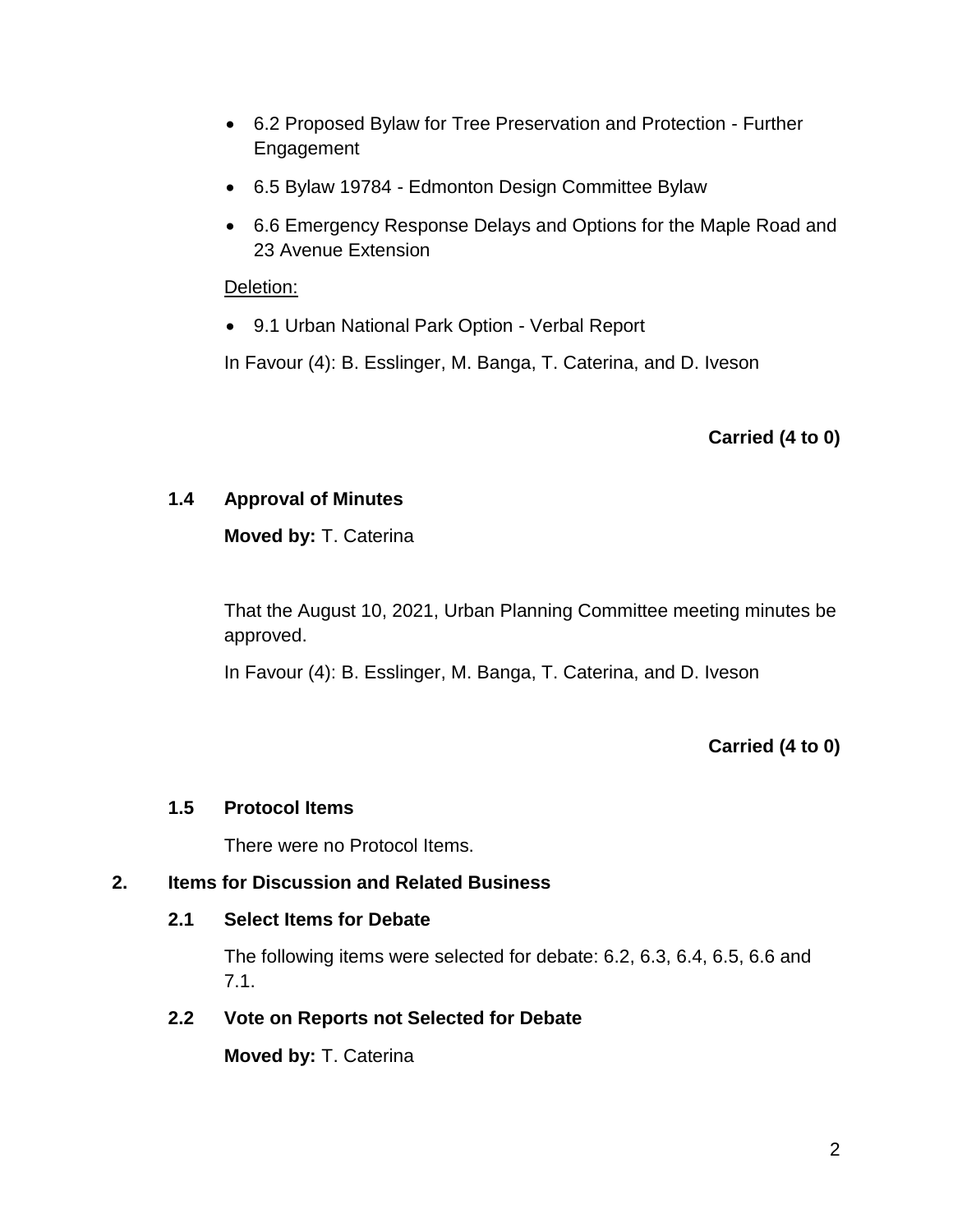That the recommendation in the following report be approved:

 6.1 City Policy C509B - Naming Development Areas, Parks, Municipal Facilities, Roads and Honorary Roads

In Favour (4): B. Esslinger, M. Banga, T. Caterina, and D. Iveson

**Carried (4 to 0)**

## **2.3 Requests to Speak**

**Moved by:** M. Banga

That Urban Planning Committee hear from the following speakers, in panels when appropriate:

- 6.2 Proposed Bylaw for Tree Preservation and Protection Further Engagement
	- 1. J. Lawrence, Edmonton Federation of Community Leagues
	- 2. M. Gruezmacher
	- 3. I. Phillips, Shaw Communications
	- 4. K. Kowalchuk, Edmonton River Valley Conservation Coalition
	- 5. H. Taube
	- 6. S. Krotz
	- 7. M. Wyman
	- 8. S. Heschuk
	- 9. M. Wilhelm
	- 10.J. Hardstaff, Parkallen Civics Committee
	- 11.J. Gendron
	- 12.M. Samji, Infill Development in Edmonton Association

13.R. Olstad

 6.3 Landscaping Requirements for Low Density Residential **Development**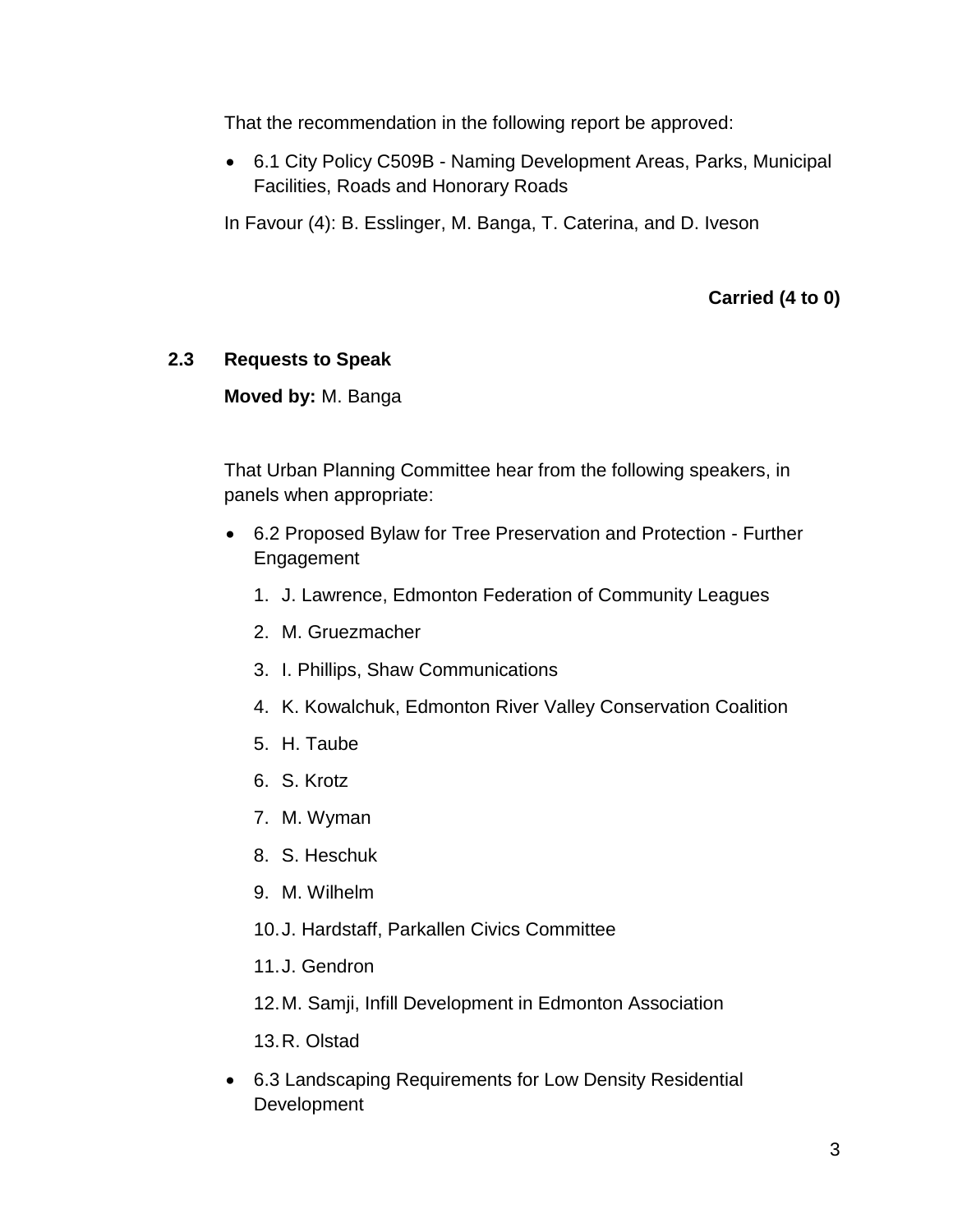- 1. J. Gendron
- 6.4 City Plan Implementation Update Advancing Edmonton's **Systems** 
	- 1. J. Lawrence, Edmonton Federation of Community Leagues
	- 2. L. Cunningham-Shpeley, Edmonton Federation of Community Leagues
	- 3. C. Richmond
	- 4. J. Hardstaff, Parkallen Civics Committee
	- 5. M. Samji, Infill Development in Edmonton Association
- 6.5 Bylaw 19784 Edmonton Design Committee Bylaw
	- 1. S. Shorten, SAS Architecture Ltd.
- 7.1 Update on 137 Avenue On-ramps (B. Esslinger)
	- 1. M. Edwards

In Favour (4): B. Esslinger, M. Banga, T. Caterina, and D. Iveson

**Carried (4 to 0)**

## **2.4 Requests for Specific Time on Agenda**

**Moved by:** T. Caterina

That the following item be dealt with at a specific time on the agenda:

6.5 Bylaw 19784 - Edmonton Design Committee Bylaw - 10:30 a.m.

In Favour (4): B. Esslinger, M. Banga, T. Caterina, and D. Iveson

**Carried (4 to 0)**

#### **3. Councillor Inquiries**

There were no Councillor Inquiries.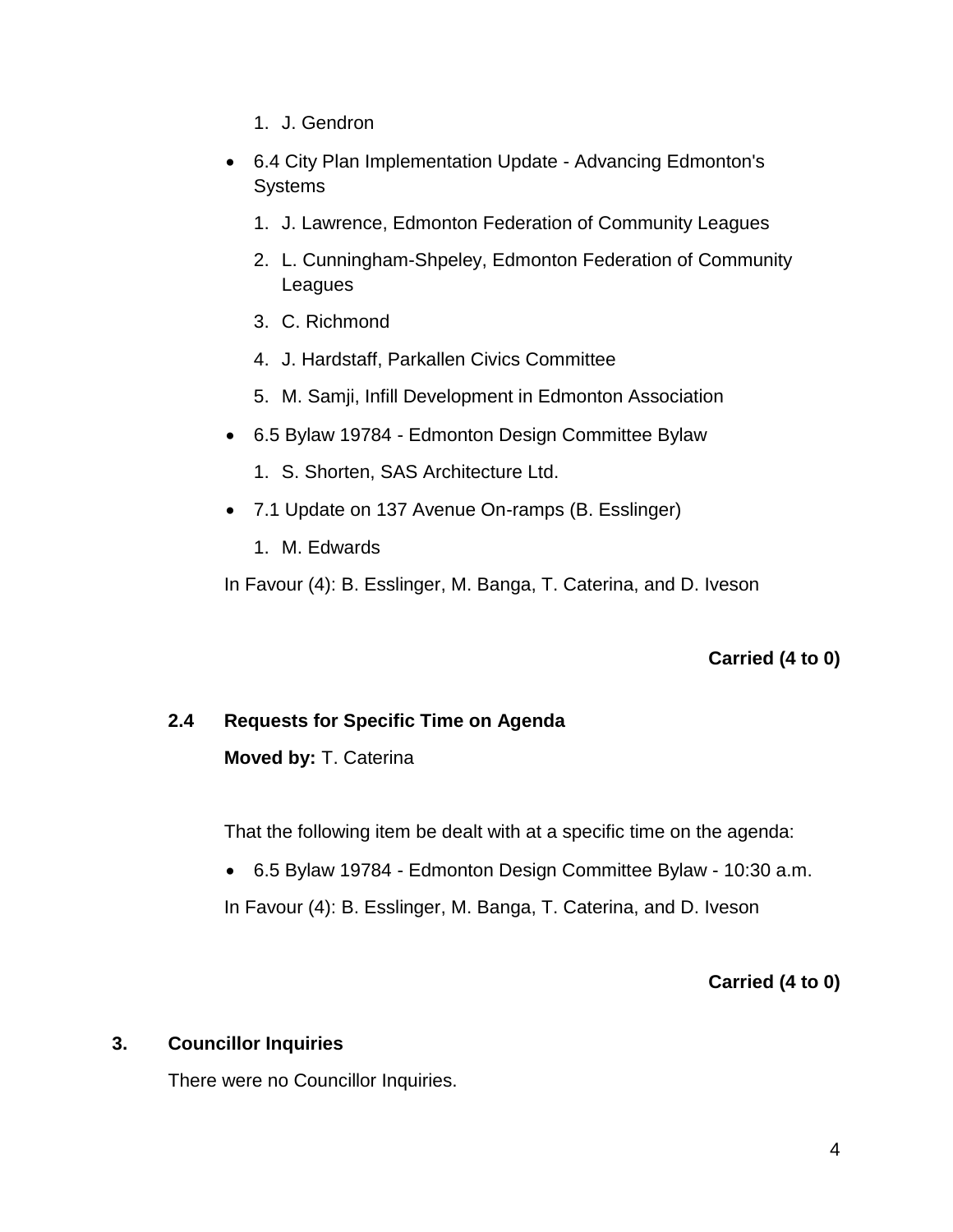## **4. Reports to be Dealt with at a Different Meeting**

There were no Reports to be Dealt with at a Different Meeting.

#### **5. Requests to Reschedule Reports**

There were no Requests to Reschedule Reports.

#### **6. Reports**

## **6.1 City Policy C509B - Naming Development Areas, Parks, Municipal Facilities, Roads and Honorary Roads**

This item was not selected for debate and was dealt with as part of item 2.2. The following motion carried:

That Urban Planning Committee recommend to City Council:

That the revised Naming Municipal Assets Policy C509C, as set out in Attachment 1 of the August 24, 2021, Urban Planning and Economy report CR\_8389, be approved.

## **6.2 Proposed Bylaw for Tree Preservation and Protection - Further Engagement**

The following member of Administration's delegation made a presentation:

P. Herritt, City Operations

The following member of Administration's delegation made a presentation and answered questions:

G. Cebryk, Deputy City Manager, City Operations

The following public speakers made presentations:

- M. Gruezmacher
- H. Taube
- S. Krotz
- M. Wyman
- S. Heschuk
- M. Wilhelm
- J. Hardstaff, Parkallen Civics Committee
- J. Gendron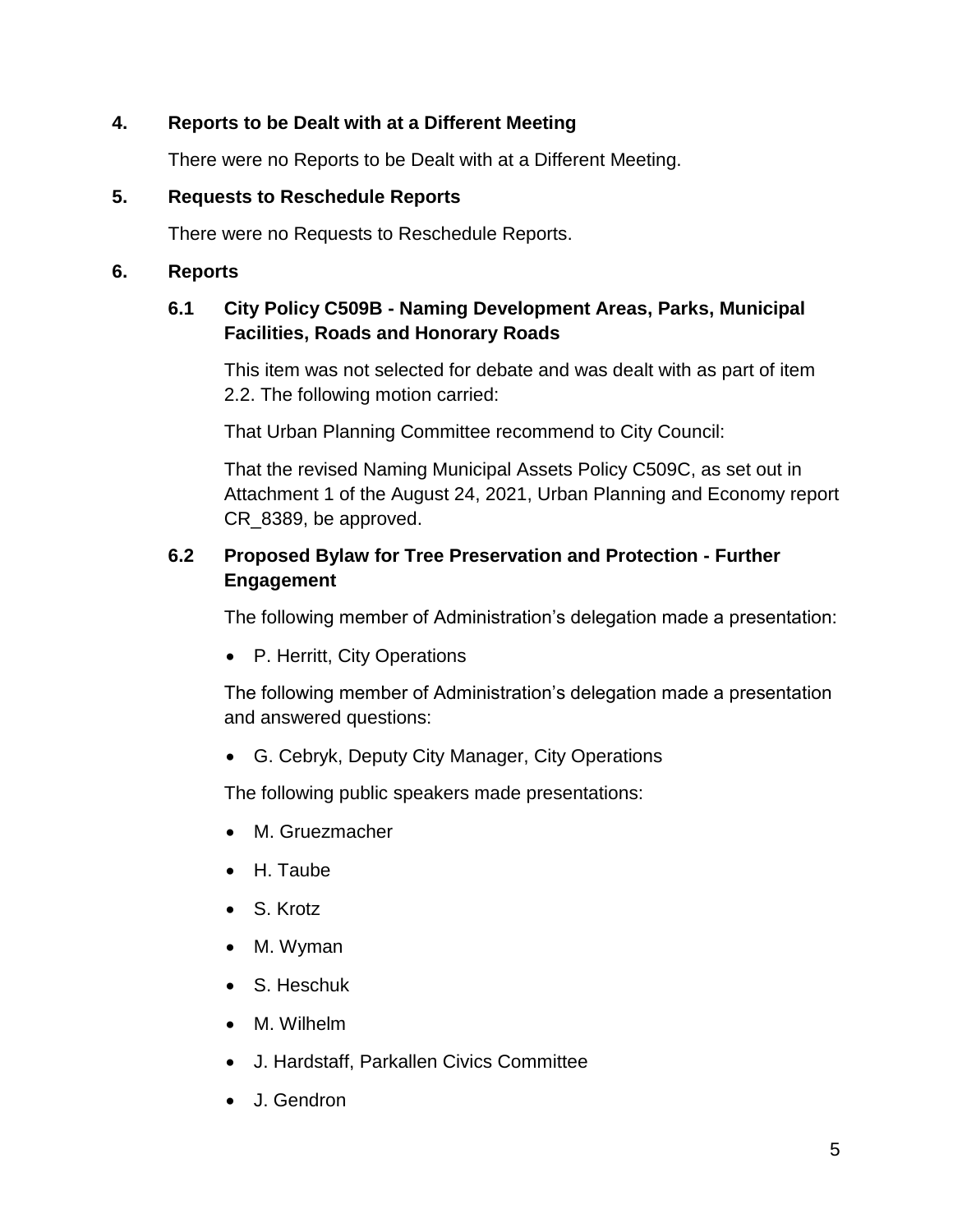- M. Samji, Infill Development in Edmonton Association
- R. Olstad

The following public speakers made presentations and answered questions:

- K. Kowalchuk, Edmonton River Valley Conservation Coalition
- I. Phillips, Shaw Communications

The following public speaker answered questions:

J. Lawrence, Edmonton Federation of Community Leagues

The following members of Administration's delegation answered questions:

- M. Bohn, Office of the City Manager (Legal Services)
- M. Campbell, City Operations
- B. Simpson, City Operations
- S. McCabe, Deputy City Manager, Urban Planning and Economy

**Moved by:** T. Caterina

That Urban Planning Committee recommend to City Council:

1. That Bylaw 18825 be given the appropriate readings.

2. That Administration make recommendations to City Council as part of the Fall 2021 budget adjustment to achieve high compliance with Bylaw 18825 - Public Tree Bylaw, including but not limited to, minimum thresholds for inspections, for example 10 percent, and whether the proposed fees provide adequate resources required for education and enforcement.

In Favour (4): B. Esslinger, M. Banga, T. Caterina, and D. Iveson

## **Carried (4 to 0)**

## **6.3 Landscaping Requirements for Low Density Residential Development**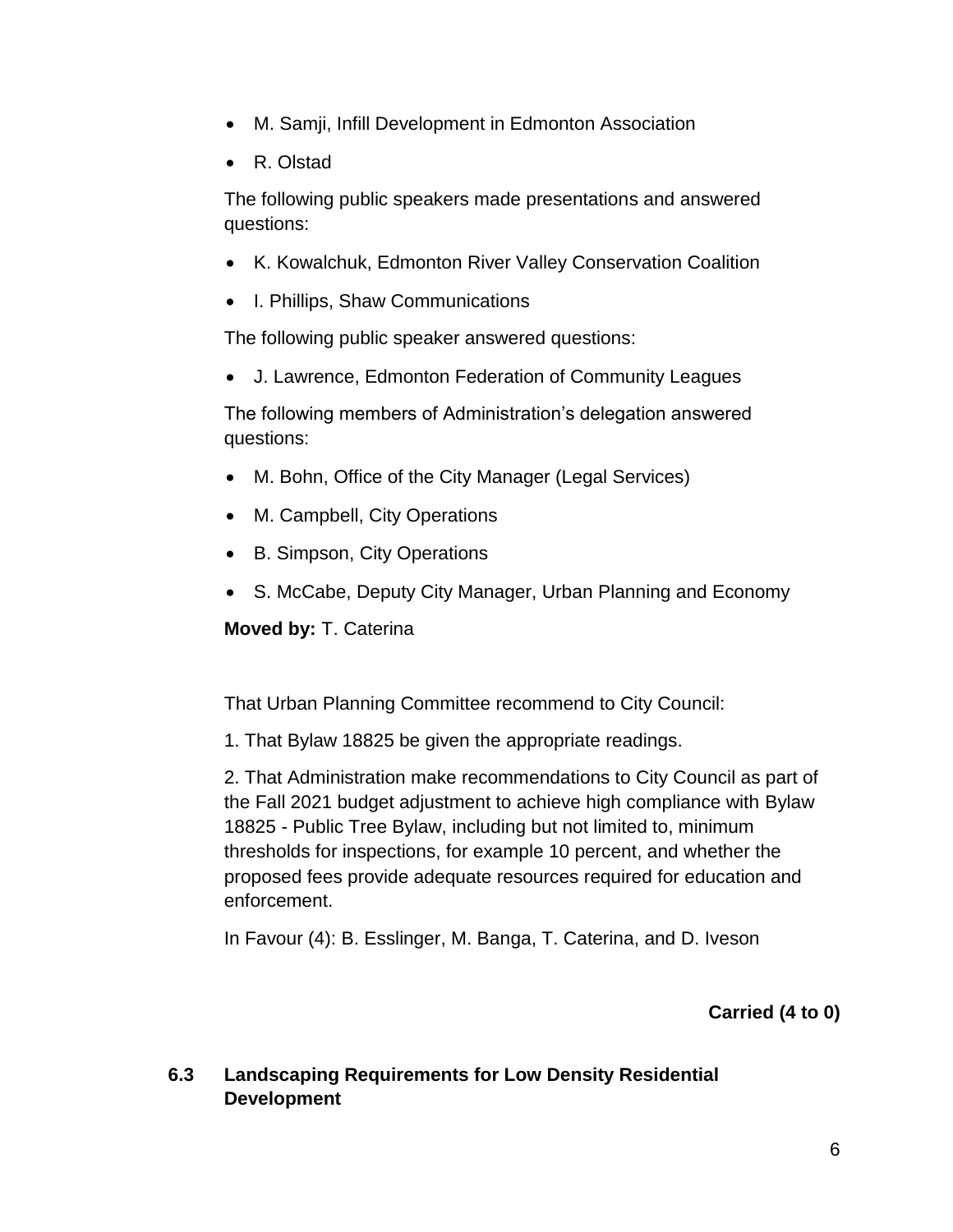The following member of Administration's delegation made a presentation:

L. Balone, Urban Planning and Economy

The following member of Administration's delegation made a presentation and answered questions:

S. McCabe, Deputy City Manager, Urban Planning and Economy

**Moved by:** T. Caterina

That the August 24, 2021, Urban Planning and Economy report UPE00667, be received for information.

In Favour (4): B. Esslinger, M. Banga, T. Caterina, and D. Iveson

**Carried (4 to 0)**

## **6.4 City Plan Implementation Update - Advancing Edmonton's Systems**

The following member of Administration's delegation made a presentation:

• K. Snyder, Urban Planning and Economy

The following member of Administration's delegation made a presentation and answered questions:

• S. McCabe, Deputy City Manager, Urban Planning and Economy

The following public speakers made presentations:

- C. Richmond
- M. Samji, Infill Development in Edmonton Association

The following public speakers made presentations and answered questions:

- J. Hardstaff, Parkallen Civics Committee
- L. Cunningham-Shpeley, Edmonton Federation of Community Leagues

The following public speaker answered questions:

J. Lawrence, Edmonton Federation of Community Leagues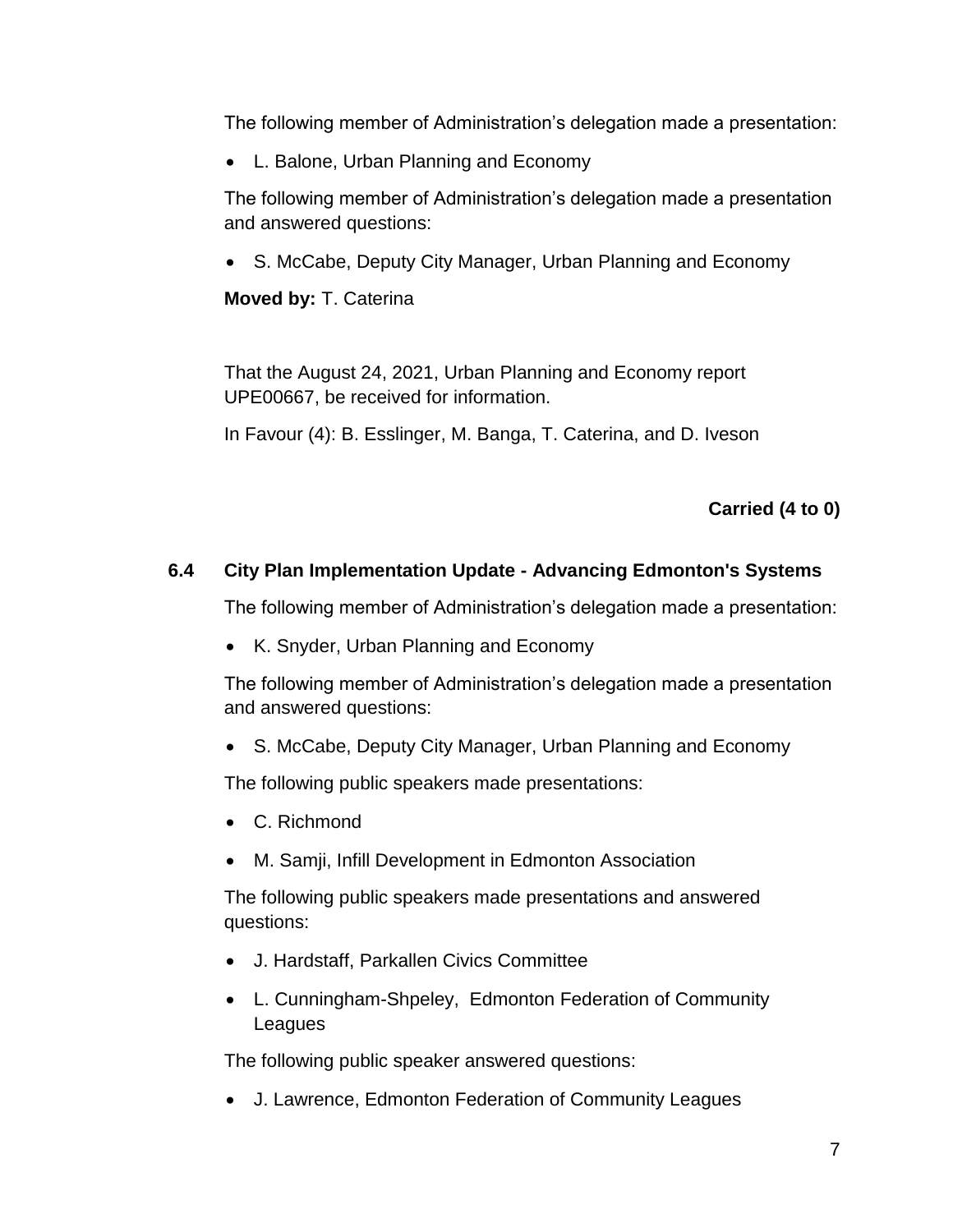The following member of Administration's delegation answered questions:

S. Kuiper, Urban Planning and Economy

**Moved by:** B. Esslinger

That Urban Planning Committee recommend to City Council:

That Administration pursue opportunities for additional engagement within the current project scope of The City Plan as outlined in Option 1 of the August 24, 2021, Urban Planning and Economy report UPE00684.

In Favour (3): B. Esslinger, M. Banga, and T. Caterina

# **Carried (3 to 0)**

## **6.5 Bylaw 19784 - Edmonton Design Committee Bylaw**

The following members of Administration's delegation made a presentation and answered questions:

- S. McCabe, Deputy City Manager, Urban Planning and Economy
- P. Spearey, Urban Planning and Economy

The following public speaker made a presentation:

S. Shorten, SAS Architecture Ltd.

**Moved by:** T. Caterina

That Urban Planning Committee recommend to City Council:

That Bylaw 19784 be given the appropriate number of readings.

In Favour (4): B. Esslinger, M. Banga, T. Caterina, and D. Iveson

## **Carried (4 to 0)**

## **6.6 Emergency Response Delays and Options for the Maple Road and 23 Avenue Extension**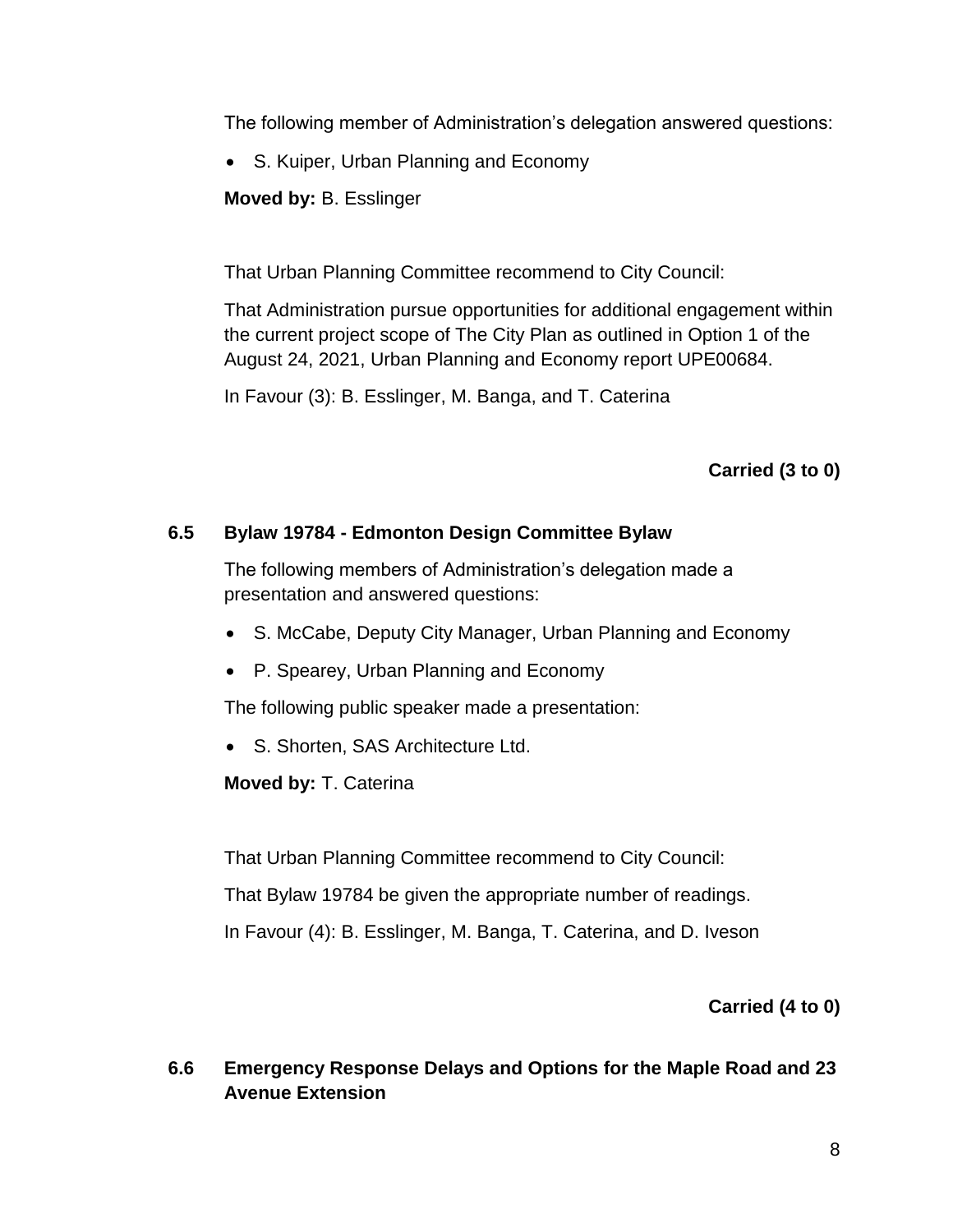The following members of Administration's delegation made a presentation and answered questions:

- S. McCabe, Deputy City Manager, Urban Planning and Economy
- K. Sizer, Urban Planning and Economy

The following member of Administration's delegation answered questions:

- J. Zatylny, Citizen Services
- C. Bardas, Citizen Services

**Moved by:** M. Banga

That Administration prepare an unfunded service package for consideration by Council during the 2021 Fall Supplemental Operating Budget Adjustment deliberations to improve emergency response times for Maple Road and the 23 avenue extension.

In Favour (1): M. Banga

Opposed (2): B. Esslinger, and T. Caterina

# **Defeated (1 to 2)**

**Moved by:** T. Caterina

That the August 24, 2021, Urban Planning and Economy report UPE00402, be received for information.

In Favour (3): B. Esslinger, M. Banga, and T. Caterina

**Carried (3 to 0)**

## **7. Responses to Councillor Inquiries**

## **7.1 Update on 137 Avenue On-ramps (B. Esslinger)**

The following public speaker made a presentation and answered questions: